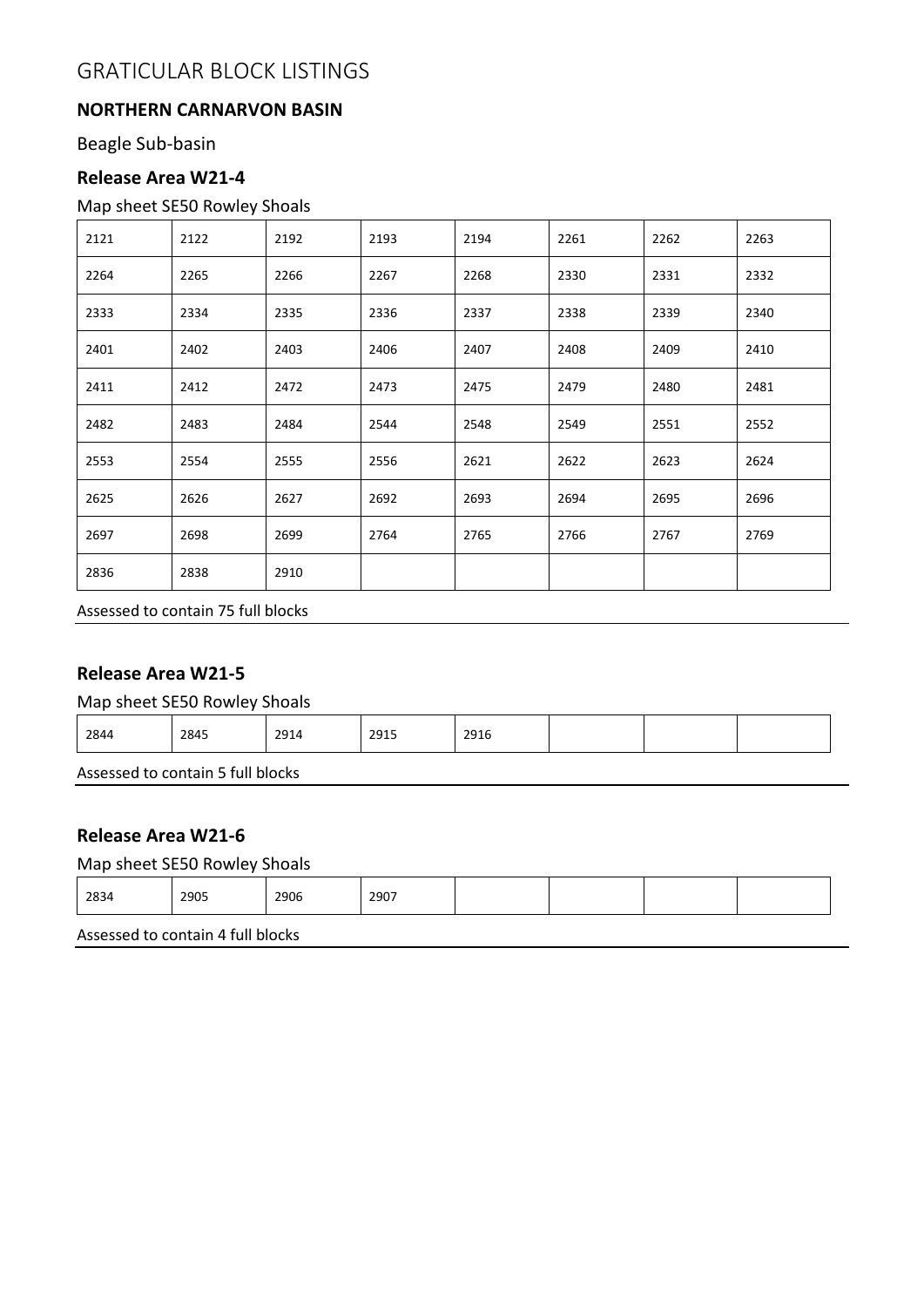## **NORTHERN CARNARVON BASIN**

## Dampier Sub-basin

## **Release Area W21-7**

#### Map sheet SE50 Rowley Shoals

| 3406<br>3405<br>3404 |  |
|----------------------|--|

Assessed to contain 3 full blocks

#### Map sheet SF50 Hamersley Range

| 0019<br>0020<br>0021 |
|----------------------|

Assessed to contain 3 full blocks

### **Release Area W21-8**

#### Map sheet SF50 Hamersley Range

| 0090 | 0160      | 0161      | 0162 | 0163      | 0230 | 0231 | 0232 |
|------|-----------|-----------|------|-----------|------|------|------|
| 0233 | 0234 Part | 0235 Part | 0305 | 0306 Part |      |      |      |

Assessed to contain 10 full blocks and 3 part block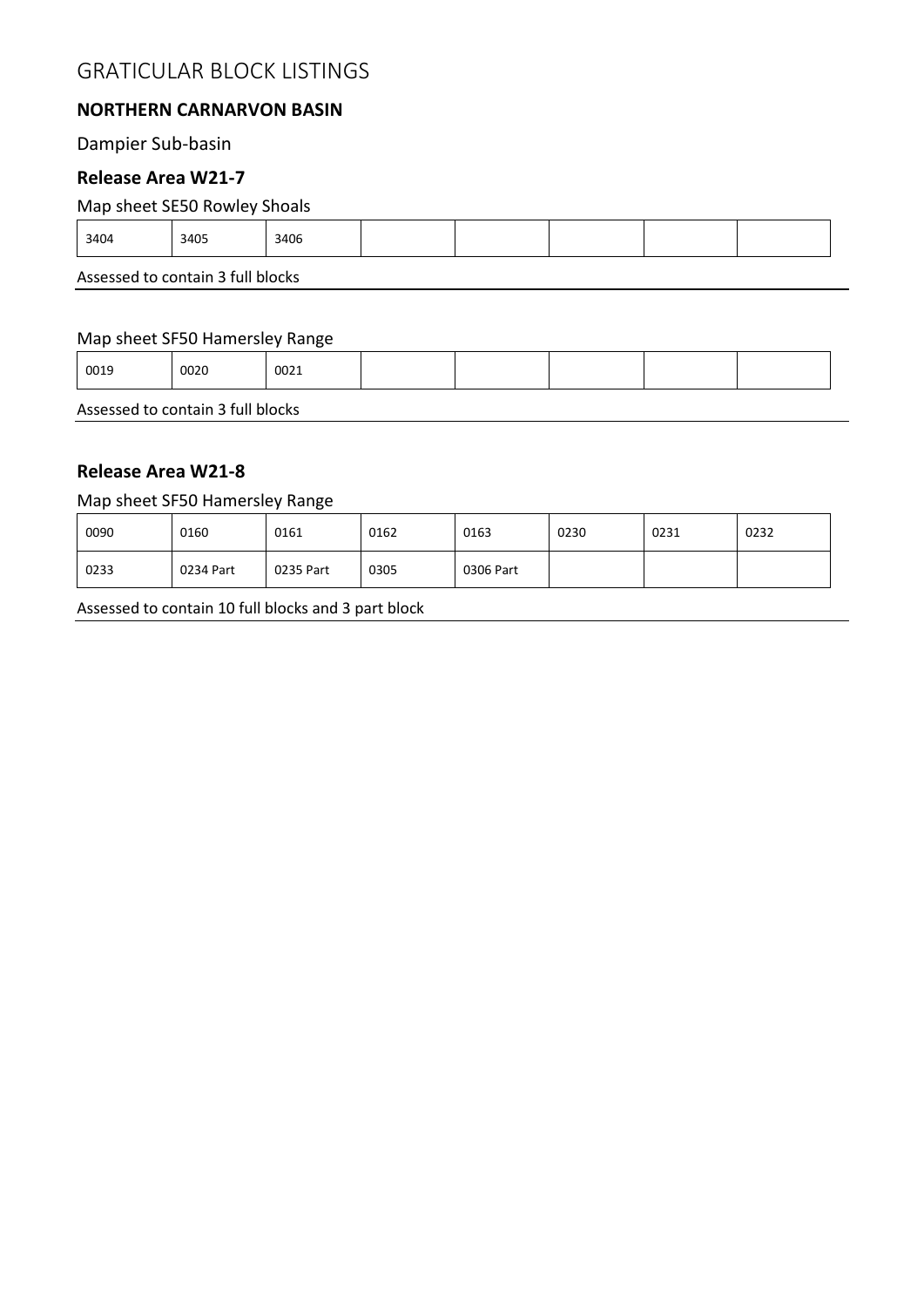## **NORTHERN CARNARVON BASIN**

Barrow Sub-basin

#### **Release Area W21-9**

## Map sheet SF50 Hamersley Range

| 0660<br>0659 |
|--------------|
|--------------|

Assessed to contain 2 full blocks